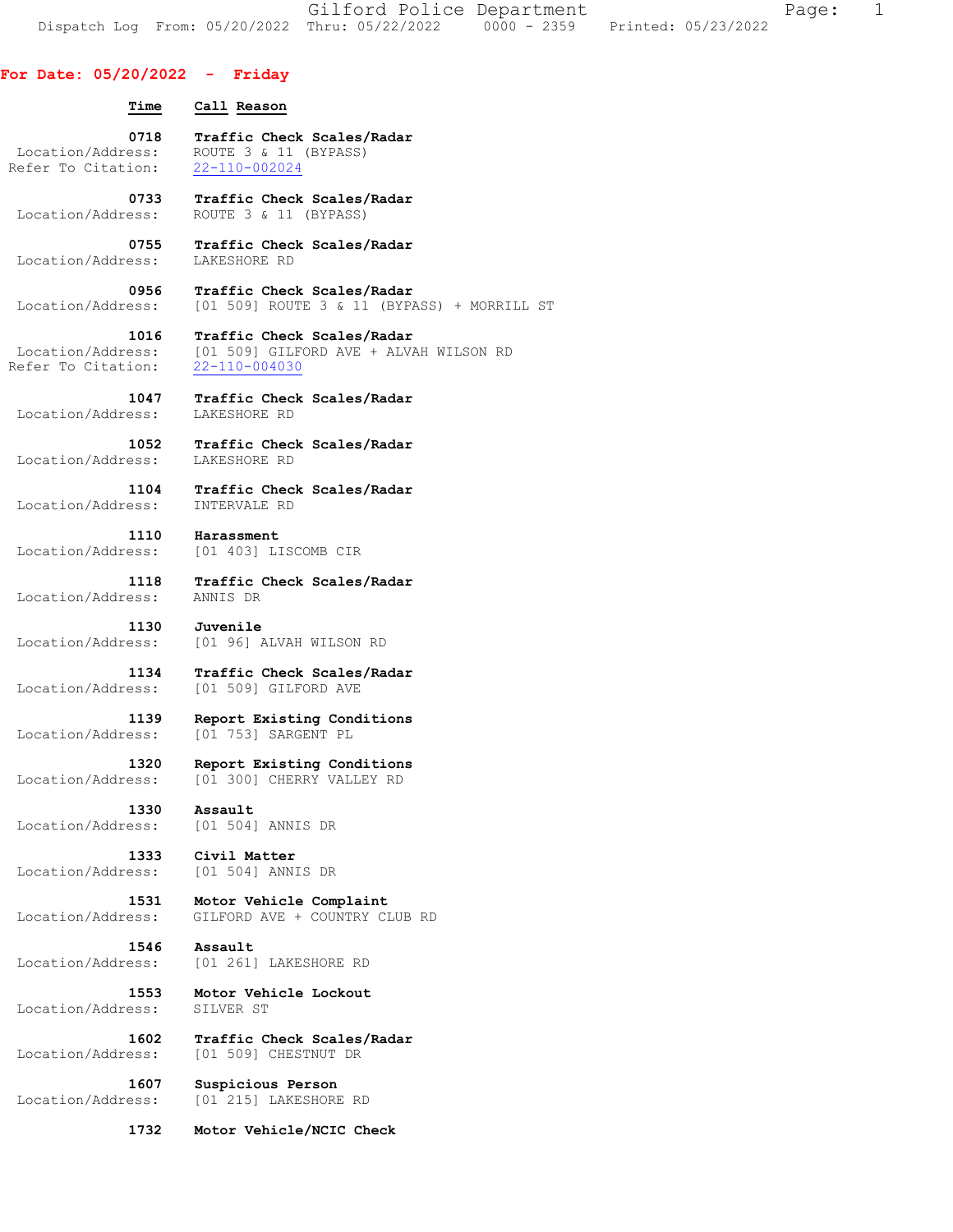|                                               | Gilford Police Department<br>Page:<br>Dispatch Log From: 05/20/2022 Thru: 05/22/2022 0000 - 2359<br>Printed: 05/23/2022 | 2 |
|-----------------------------------------------|-------------------------------------------------------------------------------------------------------------------------|---|
| Location:                                     | [01 509] GILFORD                                                                                                        |   |
| 1834<br>Location/Address:                     | Traffic Check Scales/Radar<br>GUNSTOCK HILL RD + GILFORD AVE                                                            |   |
| 1905<br>Location/Address:                     | Traffic Check Scales/Radar<br>GILFORD AVE + MAPLE ST                                                                    |   |
| 2015<br>Location/Address:                     | Traffic Check Scales/Radar<br>LAKESHORE RD                                                                              |   |
| 2022<br>Location/Address:                     | Report Existing Conditions<br>MORRILL ST                                                                                |   |
| 2022<br>Location/Address:                     | <b>ALARM</b><br>[01 43] GILFORD EAST DR                                                                                 |   |
| 2037<br>Location:                             | Motor Vehicle/NCIC Check<br>[01 509] GILFORD                                                                            |   |
| 2109<br>Location/Address:                     | Traffic Check Scales/Radar<br>CHERRY VALLEY RD + SCHOOLHOUSE HILL RD                                                    |   |
| 2117<br>Location/Address:<br>Refer To Arrest: | Traffic Check Scales/Radar<br>INTERVALE RD<br>$22 - 119 - AR$                                                           |   |
| Arrest:                                       | RICHARDSON, TRACY                                                                                                       |   |
| Address:<br>Age:<br>Charges:                  | 203 INTERVALE RD GILFORD, NH<br>59<br>DUI - impairment                                                                  |   |
| 2119<br>Location/Address:                     | Traffic Check Scales/Radar<br>ROUTE 3 & 11 (BYPASS) + GILFORD AVE                                                       |   |
| 2129<br>Location/Address:                     | Traffic Check Scales/Radar<br>ROUTE 3 & 11 (BYPASS) + GILFORD AVE                                                       |   |
| 2129<br>Location/Address:                     | Master Name Check<br>[01 300] CHERRY VALLEY RD                                                                          |   |
| 2131<br>Location/Address:                     | Traffic Check Scales/Radar<br>ROUTE 3 & 11 (BYPASS)                                                                     |   |
| 2141<br>Location/Address:                     | Traffic Check Scales/Radar<br>GILFORD AVE + SUGARBUSH LN                                                                |   |
| 2152<br>Location/Address:                     | Fire<br>HOYT RD                                                                                                         |   |
| For Date: $05/21/2022 -$ Saturday             |                                                                                                                         |   |
| 0030<br>Location/Address:                     | Traffic Check Scales/Radar<br>LAKESHORE RD + SCENIC DR                                                                  |   |
| 0600<br>Location/Address:                     | Criminal Mischief<br>LIBERTY HILL RD                                                                                    |   |
| 0814<br>Location/Address:                     | Ambulance Needed/Enroute<br>GUNSTOCK HILL RD                                                                            |   |
| 0928<br>Location/Address:                     | Intoxication<br>[01 97] LAKESHORE RD                                                                                    |   |
| 1219<br>Location/Address:                     | Larceny<br>EAST MARINA DR                                                                                               |   |
| 1450<br>Location/Address:                     | Fire Department Enroute<br>WOODBRIDGE RD                                                                                |   |

 **1600 Traffic Check Scales/Radar**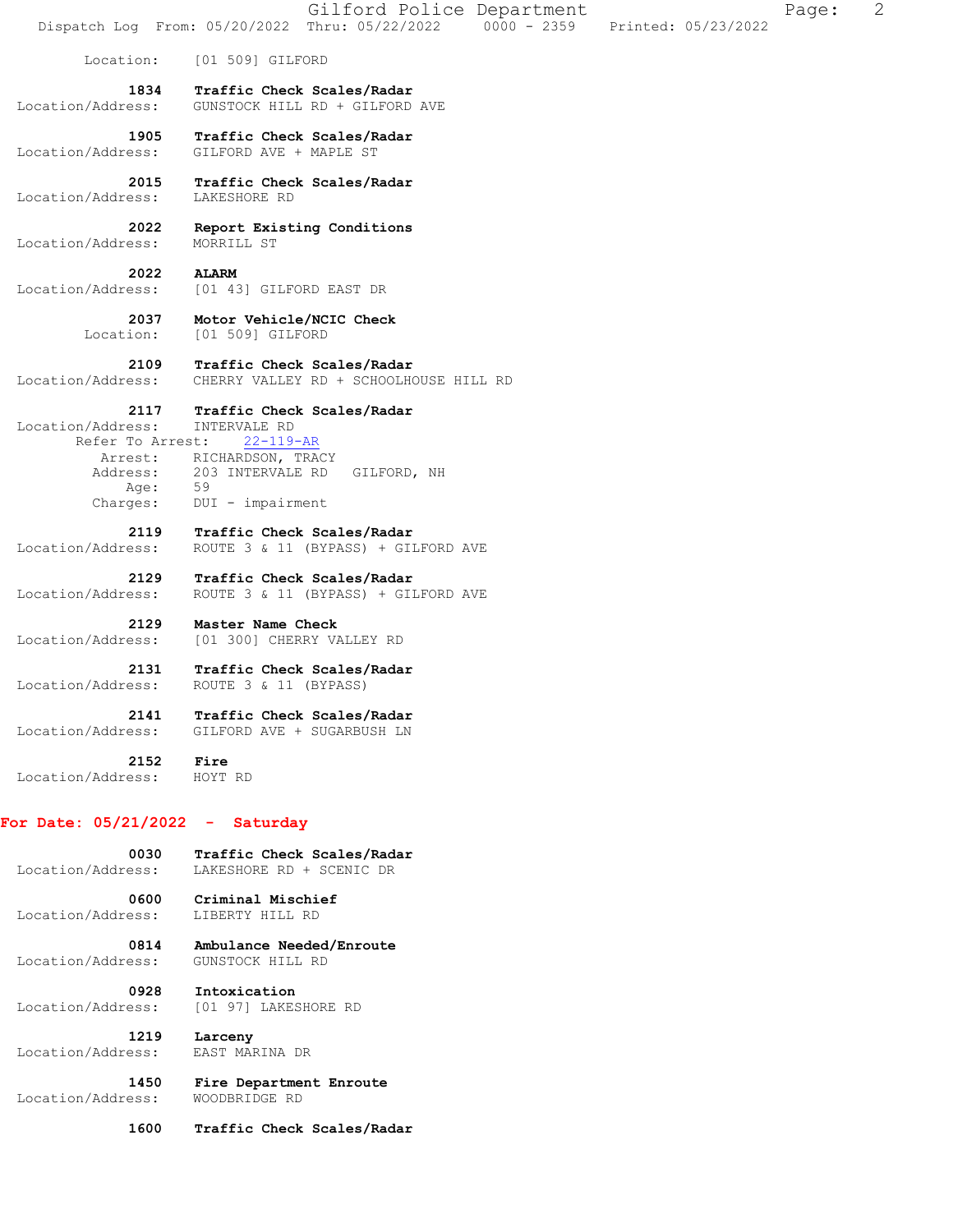Gilford Police Department Fage: 3 Dispatch Log From: 05/20/2022 Thru: 05/22/2022 0000 - 2359 Printed: 05/23/2022 Location/Address: LAKESHORE RD + ROCKWOOD LN  **1601 Motor Vehicle Complaint**  Vicinity of: STARK ST  **1603 Traffic Check Scales/Radar**  Location/Address: ROUTE 3 & 11 (BYPASS) Refer To Citation: 22-110-002025  **1608 Traffic Check Scales/Radar**  Location/Address: ROUTE 3 & 11 (BYPASS) + GILFORD AVE<br>Refer To Citation: 273604 Refer To Citation:  **1623 Traffic Check Scales/Radar**  Location/Address: ROUTE 3 & 11 (BYPASS) + LAKESHORE RD  **1632 Traffic Check Scales/Radar**  Location/Address: [01 325] OLD LAKESHORE RD  **1633 Traffic Check Scales/Radar**  Location/Address: ROUTE 3 & 11 (BYPASS)  **1634 Ambulance Needed/Enroute**  Location/Address: SAGAMORE RD  **1640 Traffic Check Scales/Radar**  Location/Address: [01 325] OLD LAKESHORE RD  **1649 Motor Vehicle/NCIC Check**  Location: [01 509] GILFORD  **1710 Check Suspicious Vehicle**  Location/Address: [01 157] LAKESHORE RD  **1726 Check Suspicious Vehicle**  Location/Address: [01 157] LAKESHORE RD  **1741 Traffic Check Scales/Radar**  Location/Address: CHERRY VALLEY RD + YASMIN DR  **1745 Motor Vehicle/NCIC Check**  Location: [01 509] GILFORD CINEMA  **1819 Suspicious Person/Prowler**  Location/Address: MORRILL ST  **1831 Stolen/Wanted Automobile**  Location/Address: LILY POND RD  **1849 Report Existing Conditions**  Location/Address: STONE RD **1907 Traffic Check Scales/Radar** Location/Address: [01 509] GILFORD AVE + BELF [01 509] GILFORD AVE + BELKNAP MOUNTAIN RD  **1912 Motor Vehicle Lockout**  Location/Address: [01 261] LAKESHORE RD  **1924 Traffic Check Scales/Radar**  Location/Address: [01 641] LAKESHORE RD  **1927 Motor Vehicle/NCIC Check**  Location: [01 509] GILFORD  **1927 Traffic Check Scales/Radar**  Location/Address: [01 261] LAKESHORE RD  **1939 Attempt To Locate**  Location/Address: WEIRS RD  **2038 Traffic Check Scales/Radar**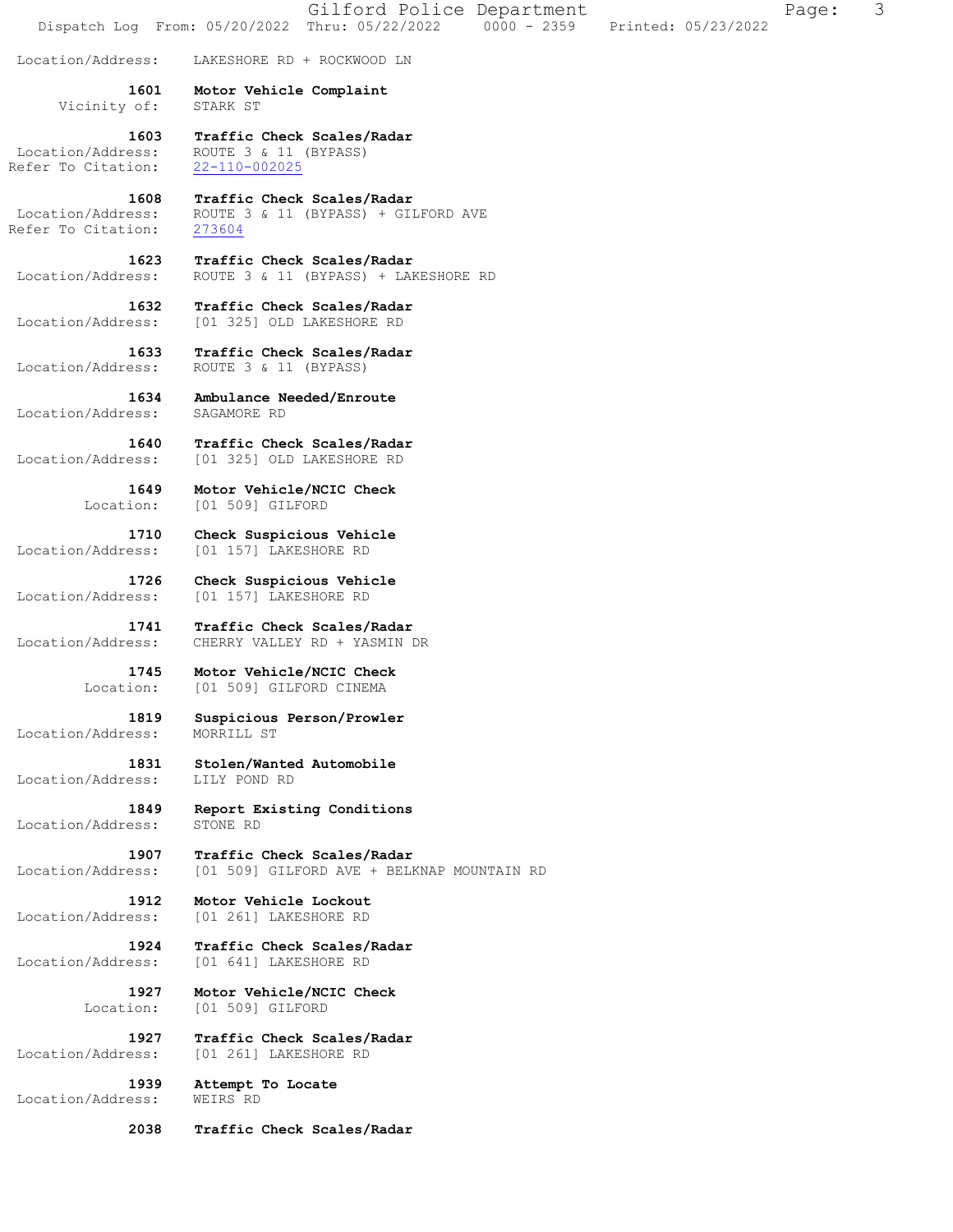|                                               | Gilford Police Department<br>Dispatch Log From: 05/20/2022 Thru: 05/22/2022 0000 - 2359 Printed: 05/23/2022 | 4<br>Page: |
|-----------------------------------------------|-------------------------------------------------------------------------------------------------------------|------------|
| Vicinity of:                                  | LAKESHORE RD                                                                                                |            |
| 2056<br>Location/Address:                     | Traffic Check Scales/Radar<br>GILFORD AVE + ALVAH WILSON RD                                                 |            |
| 2059<br>Location/Address:                     | Traffic Check Scales/Radar<br>[01 325] OLD LAKESHORE RD                                                     |            |
| 2104<br>Location/Address:                     | Traffic Check Scales/Radar<br>GILFORD AVE + ROUTE 3 & 11 (BYPASS)                                           |            |
| 2131<br>Location/Address:                     | Abandoned Vehicle<br>[01 510] LAKESHORE RD                                                                  |            |
| 2205<br>Vicinity of:                          | Abandoned Vehicle<br>INTERVALE RD + OLD LAKESHORE RD                                                        |            |
| 2209<br>Location/Address:                     | <b>ALARM</b><br>[01 43] GILFORD EAST DR                                                                     |            |
| 2210<br>Location/Address:                     | Traffic Check Scales/Radar<br>LAKESHORE RD + LISCOMB CIR                                                    |            |
| 2223<br>Location/Address:                     | Motor Vehicle/NCIC Check<br>INTERVALE RD + OLD LAKESHORE RD                                                 |            |
| 2225<br>Location/Address:                     | Traffic Check Scales/Radar<br>[04] MOUNT MAJOR HWY                                                          |            |
| 2253<br>Location/Address:                     | Traffic Check Scales/Radar<br>GILFORD AVE + SALTMARSH POND RD                                               |            |
| For Date: $05/22/2022 -$ Sunday               |                                                                                                             |            |
| 0053<br>Location/Address:                     | <b>ALARM</b><br>[01 43] GILFORD EAST DR                                                                     |            |
| 0126<br>Location/Address:<br>Refer To Arrest: | Traffic Check Scales/Radar<br>ALVAH WILSON RD<br>$22 - 120 - AR$                                            |            |
| Arrest:<br>Address:                           | HERNANDEZ, LUCIO<br>43 BEAMAN ST<br>LACONIA, NH                                                             |            |
| Age:<br>Charges:                              | 59<br>Breach of Bail<br>Drive after Rev/Sus; DUI                                                            |            |
| 0135<br>Location/Address:                     | <b>ALARM</b><br>[01 43] GILFORD EAST DR                                                                     |            |
| 0533<br>Location/Address:                     | <b>ALARM</b><br>LABONTE FARM RD                                                                             |            |
| 0534<br>Location/Address:                     | Ambulance Needed/Enroute<br>BELKNAP MOUNTAIN RD                                                             |            |
| 0709<br>Location/Address:                     | Report Existing Conditions<br>[01 L0000240] OLD LAKESHORE RD                                                |            |
| 0858<br>Location/Address:                     | Ambulance Needed/Enroute<br>[01 L0000106] OLD LAKESHORE RD                                                  |            |
| 0900<br>Location/Address:                     | Report Existing Conditions<br>HARRIS SHORE RD                                                               |            |
| 0952                                          | Ambulance Needed/Enroute                                                                                    |            |

Location/Address: [01 87] POTTER HILL RD

 **1009 Traffic Check Scales/Radar** 

Location/Address: [01 509] ROUTE 3 & 11 (BYPASS)